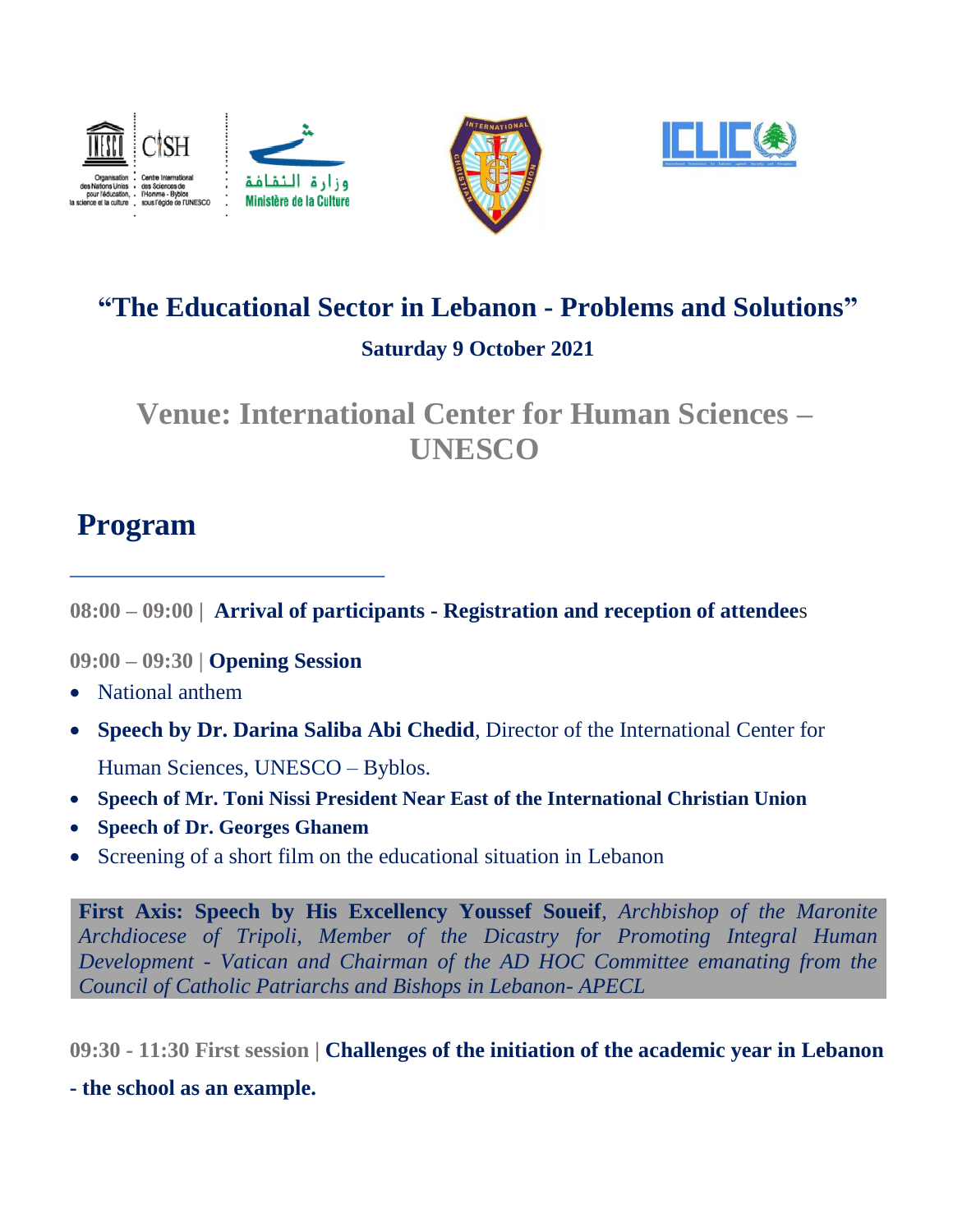- Shortage of energy (electricity, petrol, fuel...), stationery, internet connection ... and how to compensate for the deficit and find budget solutions...
- Problems of teachers, administrators and staff in schools: salaries and wages, transportation cost, operational cost in light of the deterioration and devaluation of the Lebanese Pound against the USD.
- **Parents' problems: high tuition fees, huge transportation costs, expensive textbooks, stationery and food.**
- **Migration of competencies, and the problems of educational curricula that have not been modified since** 1997, and its reflection on the educational level.
- The problem of the COVID epidemic: the necessary precautions and preventive measures (securing sterilization and cleaning machines and materials, thermometers, and the issue of cleaning workers...)
- The health and social status of the educational body and its reflection on mental health (administration, educational staff and students).

#### **Moderators:** Mr. Raymond Feghali

#### **Participants:**

- **Sister Basima El Khoury**, *Head of the Educational Office of the Antonine Sisters Schools*
- **Mrs. Hala Mereb**, *Semi-Free Schools Expert*
- **Mr Antoine Medawar**, *Member of the Teachers Syndicate*
- **Mr. Shawkat Hawala**
- **Dr. Fadi Haddad**
- **Dr. Karen Elia,** *Psychologist.*

**11:30 - 11:45 | Coffee Break**

## **11:45 – 13:15 Session Two | Universities in Lebanon - Challenges**

- The future generation, between the anvil of rising premiums and the hammer of the emigration of educational competencies
- The private university: the challenges of the stage, the possibility of steadfastness and how to maintain the level
- The Lebanese University: the way forward of the National University in the light of the crises and the state of confusion
- The massive student migration and its impact on the future of the Lebanese Nation.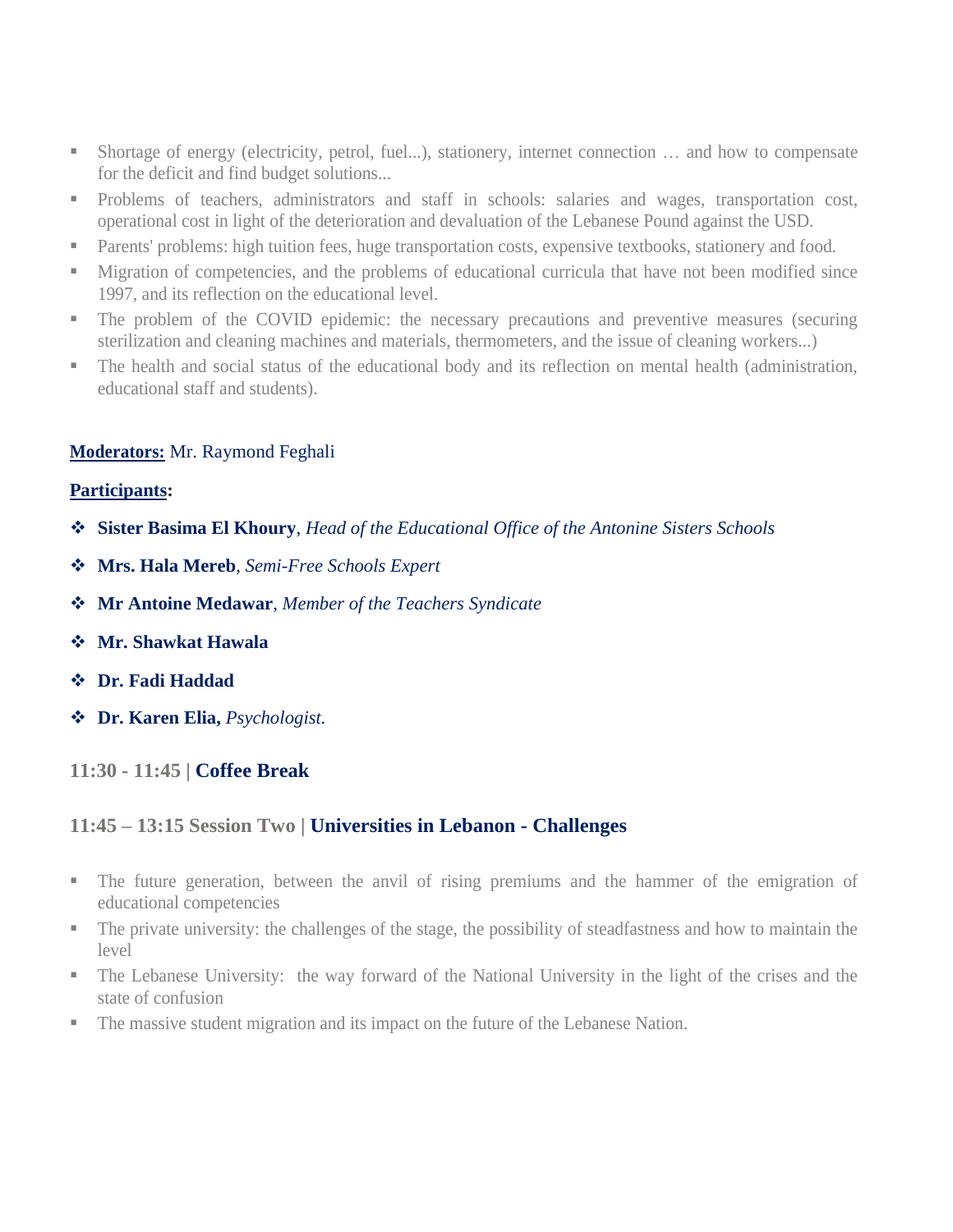#### **Moderators**: Dr. Rania Bassil – Ms. Vanessa Sfeir

#### **Participants :**

- **Dr. Elie Badr,** *Lebanese American University.*
- **Dr. Zaki Ghorayeb,** *Head of Campus Social Responsibility at the Holy Spirit University of Kaslik*
- **Sister Micheline Frem,** *Vice-president for administrative affairs of the Holy Family University*
- **Dr. Bechara Hanna,** *Lebanese University*
- **Mr. Muhammad Shams El-Din,** *Information International*

#### **13:15 - 14:00 | Lunch Break**

**The second axis:** *The speech of Father Youssef Nasr, Secretary General of Catholic Schools in Lebanon*

## **14:00 – 16:00 Session Three | The role of donors in the salvation of the academic year**

- The Total Amount Needed.
- The Nature and amount of aid secured so far
- The mechanism of action of international institutions and the type of assistance they provide
- The role of local institutions and how they interact with the crisis
- The Lebanese Diaspora, the Aorta of Lebanon's Continuity: It's Role in Aiding Education
- The role of civil society, and how to communicate with the donors.
- Media and advertising and their impact on getting aid**.**

## **Moderators**: Ms. Nour Bou Malhab - Dr. Rabih Maalouf

#### **Participants :**

- **Father Michel Abboud,** *President of Caritas Lebanon*
- **Mr. Michel Constantine,** *Regional Director for Lebanon, Syria and Egypt Pontifical Mission-CNEWA*